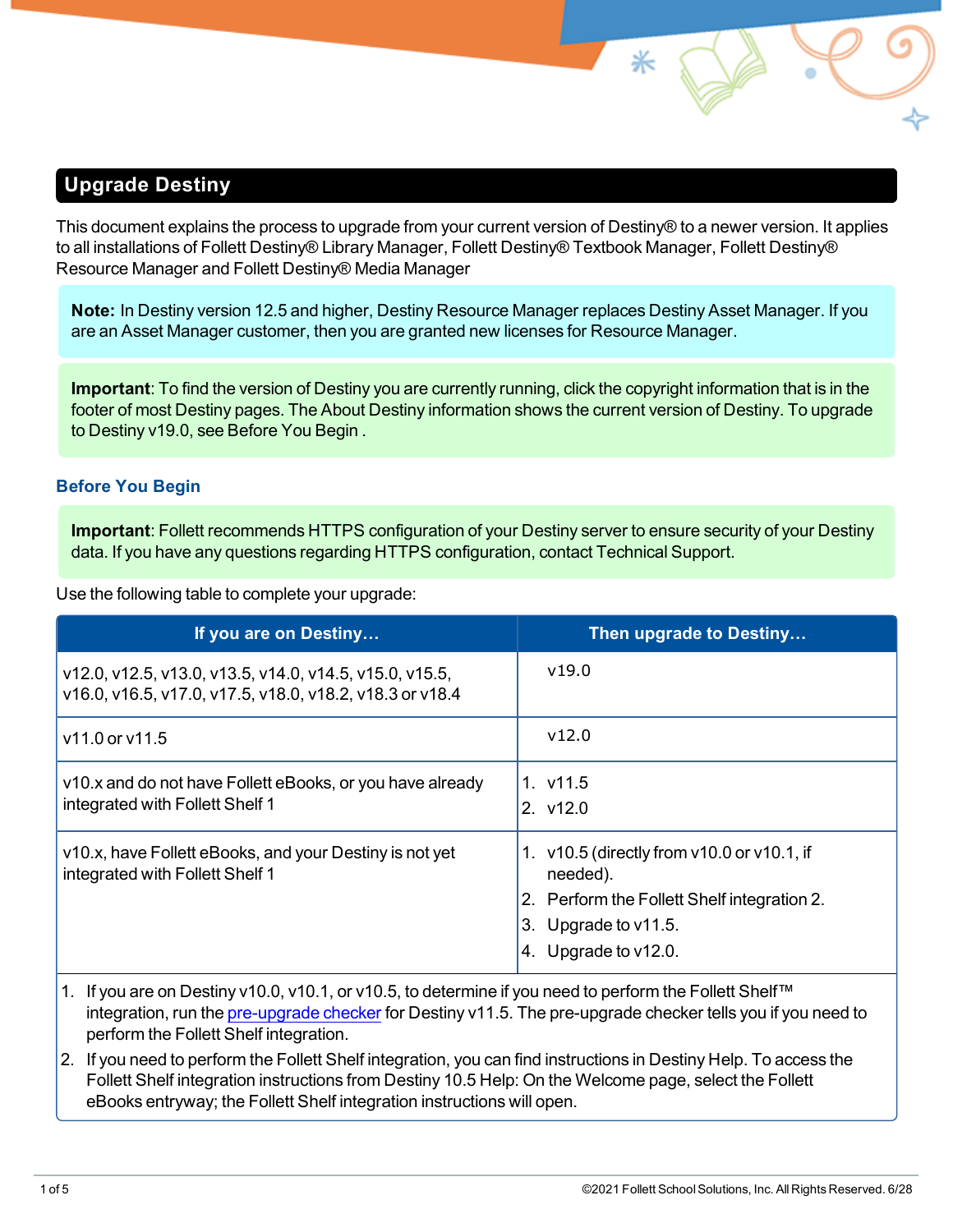#### **The Upgrade Process**

- Download and run the pre-upgrade checker. Before you upgrade to a more current Destiny version, it is important to ensure that your system meets all the necessary criteria. This utility helps evaluate your system in preparation for the upgrade.
- Download and run the upgrade application. This application upgrades your current version of Destiny to the version of Destiny you want to move to. For details specific to your upgrade, see [Before](#page-0-1) You Begin.

**Note**: You need your SQL Administrator (SA) password to run the pre-upgrade checker and upgrade application.

#### **To Disable Antivirus Software**

Real-time virus checking of the Destiny database and application files can cause severe performance problems when installing or upgrading Destiny. To avoid performance problems, disable your antivirus software as follows:

- On the database server, turn off your antivirus software for files with the extensions shown below. It is important to do this by file type, as this will cover both the Destiny database and SQL server's temporary database.
	- MDF
	- $\bullet$  LDF
	- <sup>l</sup> NDF
- **.** On the application server, turn off real-time virus checking for the  $FSC-Destiny$  folder.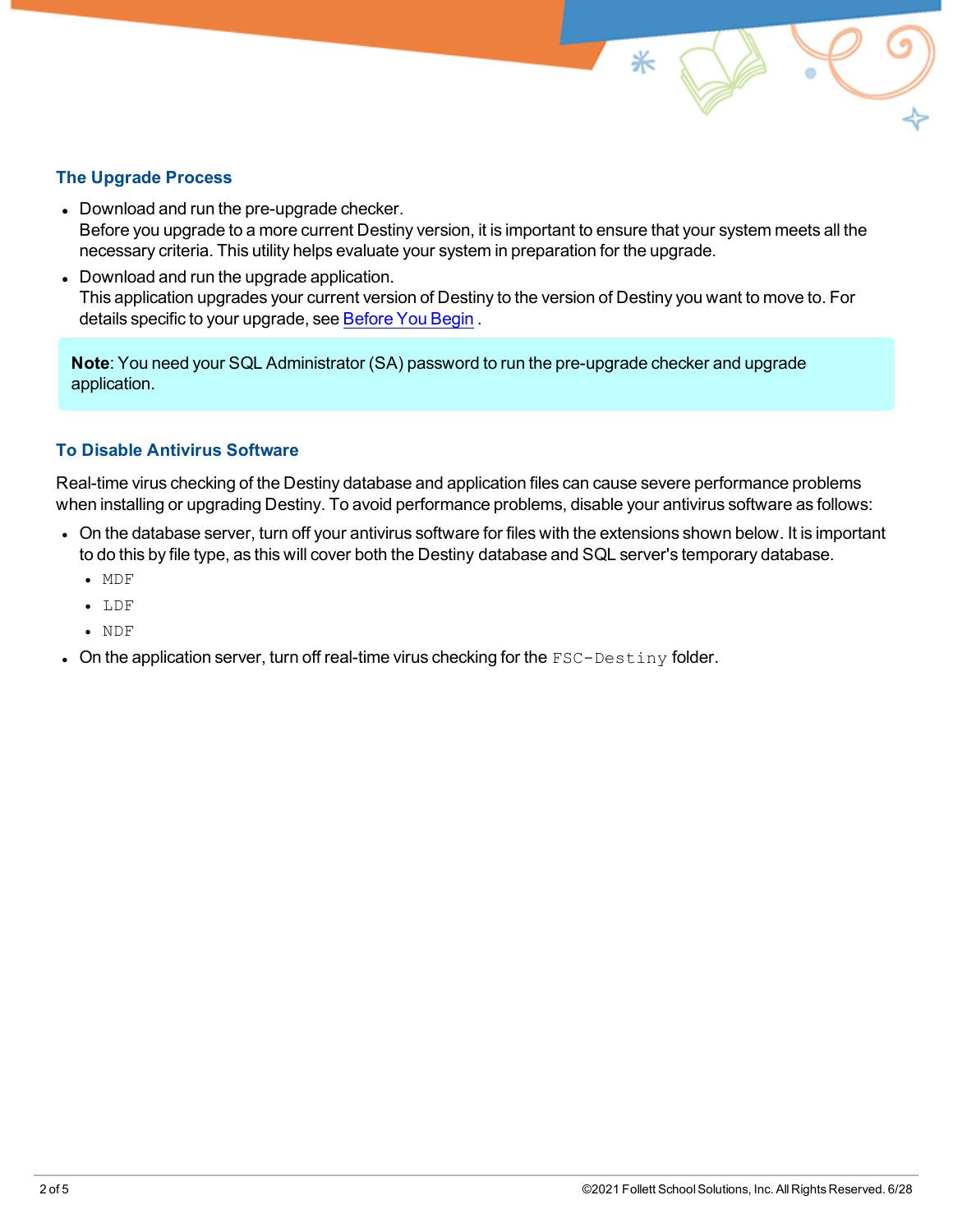#### <span id="page-2-0"></span>**Run the Destiny Pre-Upgrade Checker**

**Important**: To find the version of Destiny you are currently running, click the copyright information that is in the footer of most Destiny pages. The About Destiny information appears and shows the current version of Destiny. To upgrade to Destiny v19.0, see [Before](#page-0-0) You Begin .

The pre-upgrade checker performs various checks of your system in preparation for the upgrade. After the checks are complete, the pre-upgrade checker generates a report.

The report either passes or fails. The report must pass 100% before you can upgrade Destiny. When the report passes 100%, the bottom of the report displays a link to begin the upgrade.

**Note**: You need your SQL Administrator (SA) password to run the pre-upgrade checker and upgrade application.

1. Download the self-extracting file (upgrade-checker.exe) to your Destiny application server from https://www.follettsoftware.com/customerportal/downloads.cfm.

**Important**: Save the upgrade-checker.exe file to a directory outside of your existing \FSC-Destiny folder.

- 2. Extract (unzip) the downloaded file to the root of your existing  $\FSC-Destiny$  folder.
- 3. Navigate to the extracted files and run \upgrade-check.bat as administrator. The application starts after a few seconds.
- 4. Follow the prompts in the application.

If the report passes all checks, click the link at the bottom of the report to download and run the upgrade application.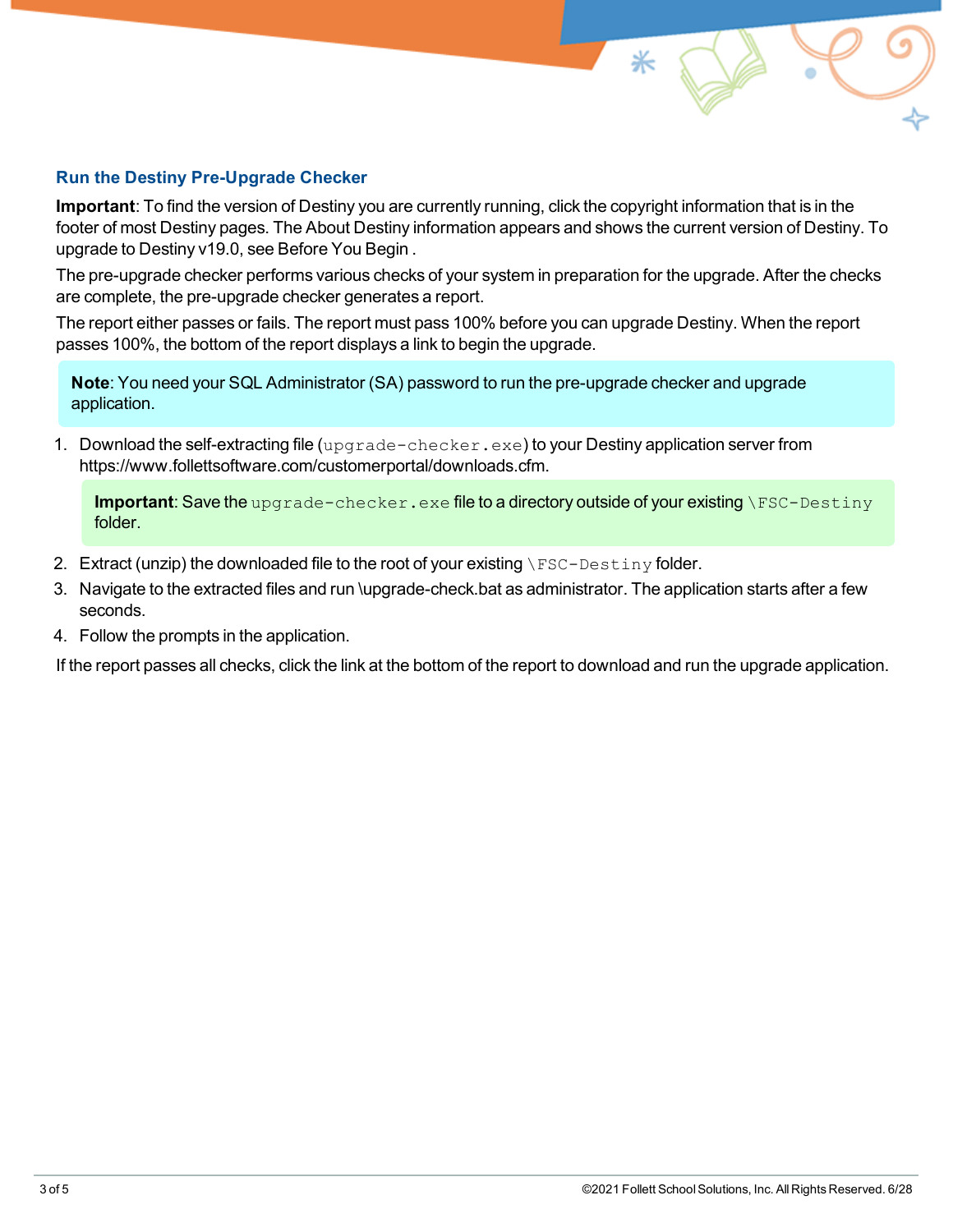# **Run the Destiny Upgrade Application**

**Note:** This process requires direct access to your Destiny server.

1. Download the upgrade application to your Destiny application server by clicking the link at the bottom of the report created after running the pre-upgrade checker application.

**Important:** Save it to a directory outside of your existing \FSC-Destiny folder.

- 2. Reboot both the Destiny application server and the database server.
- 3. Extract (unzip) the downloaded file to a temporary folder.

**Important:** Save it to a directory outside of your existing \FSC-Destiny folder.

- 4. Disable any antivirus software that might be monitoring Destiny application or data files.
- 5. Run setup.exe inside the temporary folder. The following message appears: "To prevent file access issues, please run the upgrade while logged into the computer with a local administrator account. Please ensure you are running the upgrade with full rights". Before you click **OK**, make sure that the requirements in the message are in place. The upgrade application starts after a few seconds.
- 6. Follow the prompts in the upgrade application. The application requires information to complete, including your name, phone number, email address and SQL Administrator password.

When the upgrade is complete, the upgrade application displays a confirmation message. Be sure to re-enable your antivirus software after installation is complete.